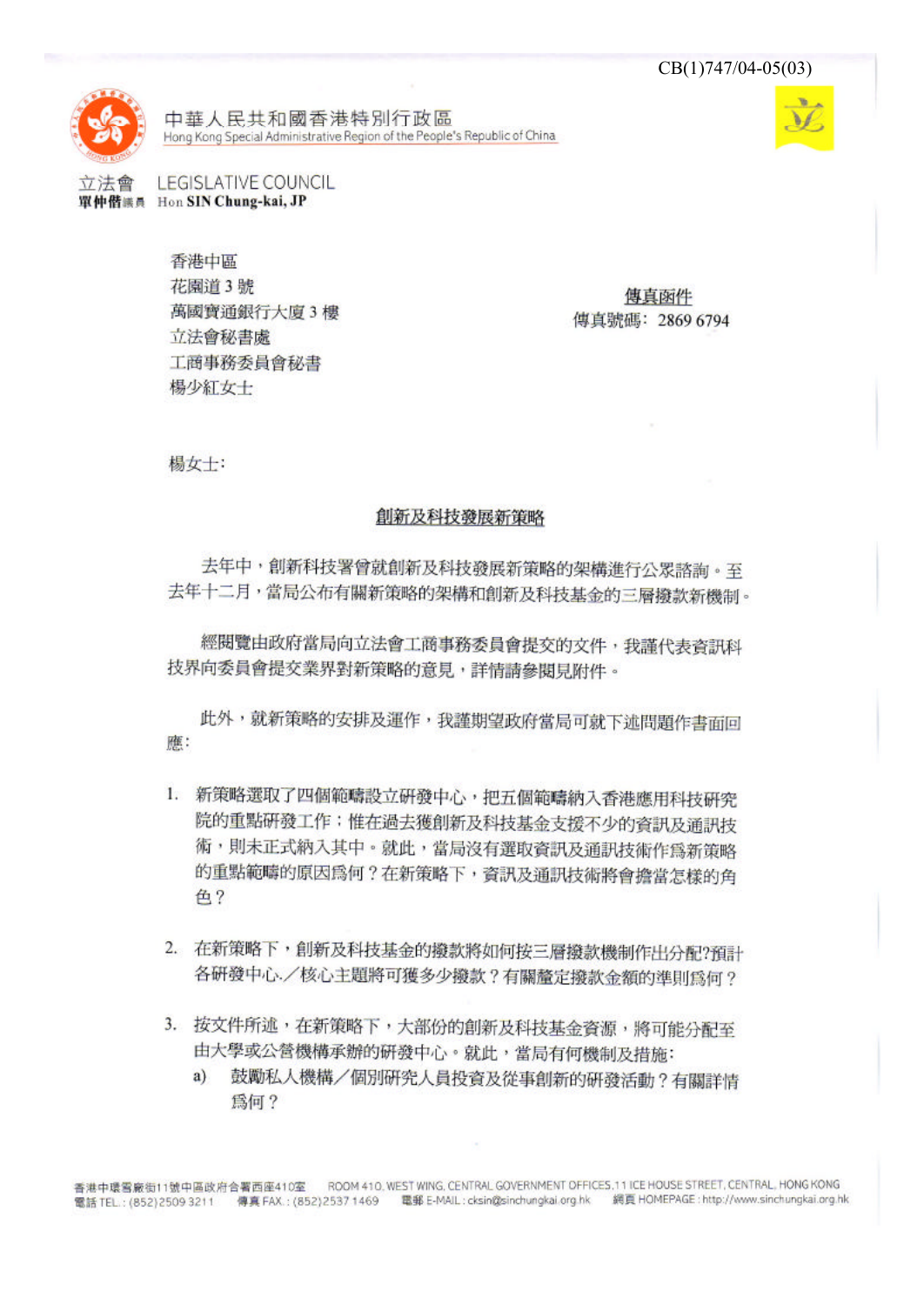- $b)$ 確保創新及科技基金的撥款及資助項目,不會與大學其他研究撥款所 資助的項目有所重複?
- c) 確保各研發中心與相關業界緊密合作,知悉及明白有關業界對技術研 究及發展的需要,從而令業界獲取最大的益處?
- 確保創新及科技基金的撥款將適當地投放在創新的研發項目上?  $d)$
- 確保研發中心提供有效途徑,讓公眾/個別研究人員可向研發中心提  $\epsilon$ ) 出創新的研發計劃建議,從而取得研發中心對有關計劃的支援?

安排! 敬希

立法會議員(資訊科技界)

單仲偕 謹啓

二零零五年一月十八日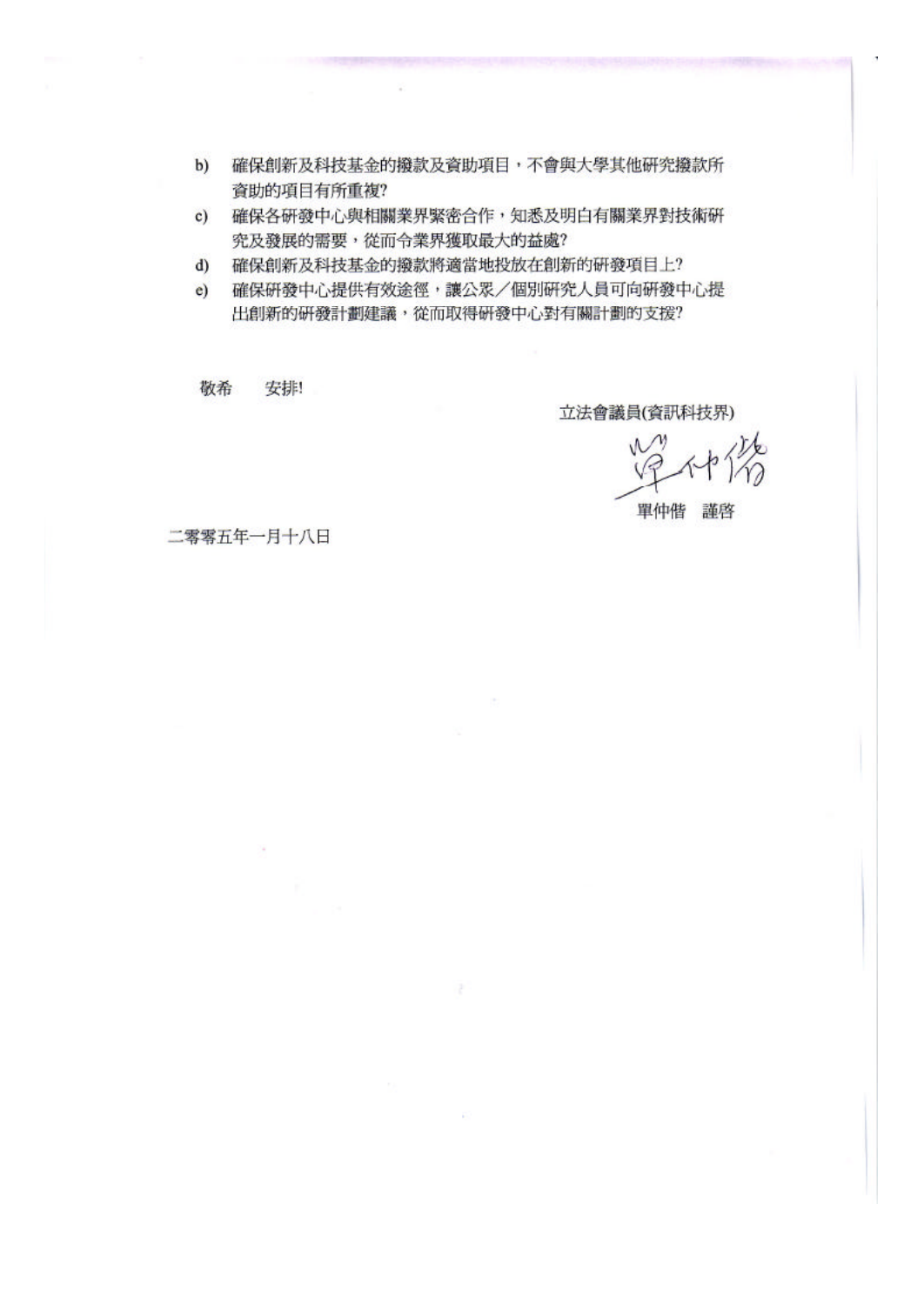# IT Matters for Hong Kong

資訊科技與香港的發展 息息相關 Sponsoring Organizations 發起機構



#### **IT must be a core area in our Innovation and Technology Development**

A few days ago the Chief Executive presented to Legco his 2005 Policy Address. In his review , over the seven years since Hong Kong's reunification with China, "we have travelled a rough and winding road", and he frankly recognised the inadequacies of his Administration in not "being alert enough to the looming challenges of globalisation and the knowledge-based economy", and "did not react in time to solve the structural problems of our economy or response promptly to the Mainland's economic advances". In reflecting over the failure to establish the vision of "people-based " governance, the CE promised to continue with the efforts to uphold this vision . The courage to acknowledge these inadequacies, from which valuable lessons have been learned and helped to chart our way forward, is welcome by all and hopefully is a sign of evolving maturity of the Administration.

The Policy Address reaffirms that, following economic revival, the principal mission is to further consolidate our achievements and accelerate economic restructuring, through consolidation of the four core industries ( financial services, producer services, logistics and tourism), acceleration in the regional cooperation through CEPA and Pan-PRD initiatives, and consideration of new growth areas for our economy, particularly the development of " cultural and creative industries". While this directional intent is commendable, the Policy Address does not clearly spell out its synergistic linkage and position with respect to our industrial and innovation policy formulated over the last few years . The perception therefore of a disjointed and short-sighted approach to policy formulation is prevalent in recent editorials commenting on the Policy Address.

In particular, the four sponsoring professional/trade organisations for the "IT Matters for Hong Kong Campaign" firmly believe that IT has been neglected as

an essential core industry among the key areas for strategic development being undertaken by the Innovation and Technology Commission.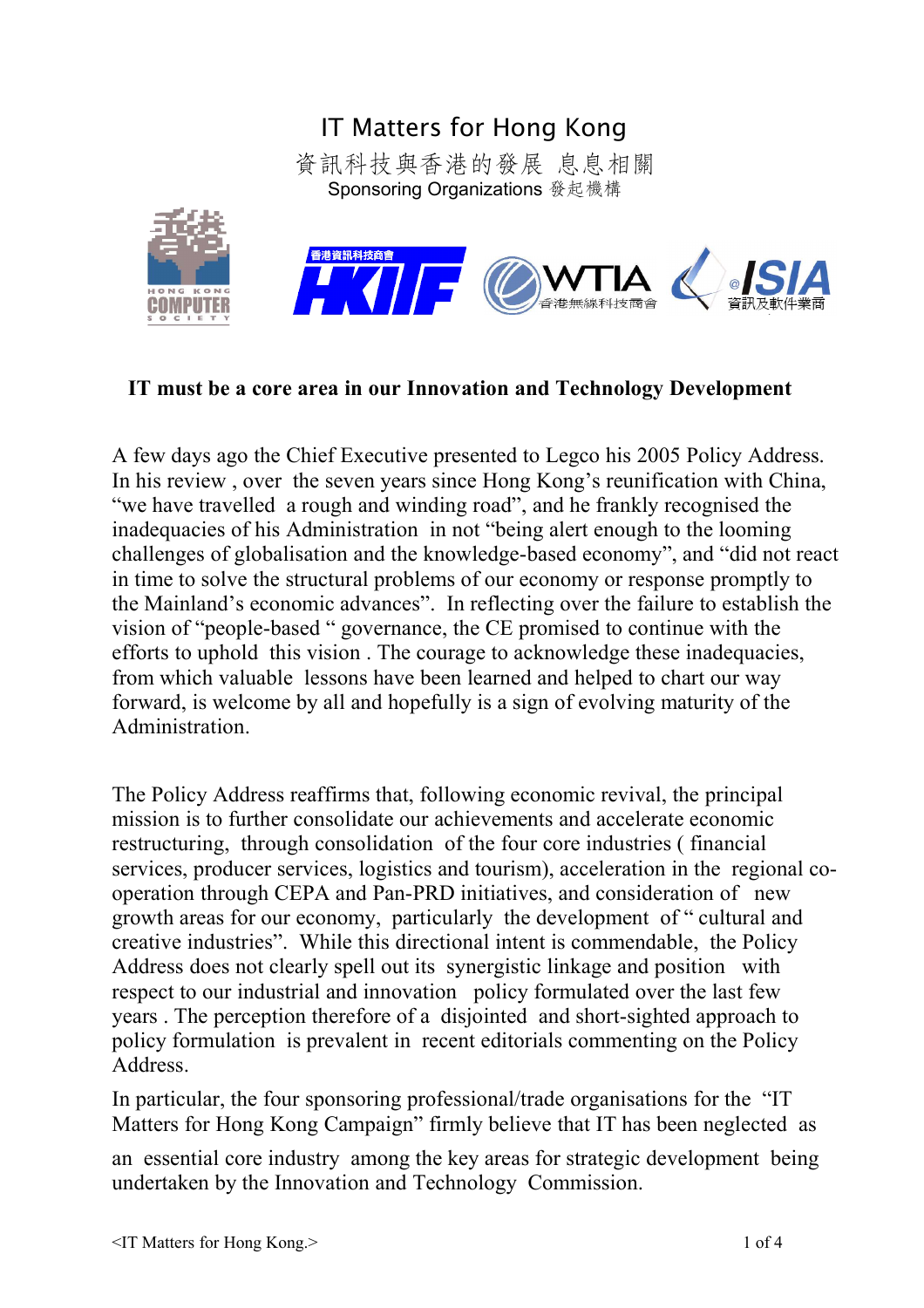#### **The strategic role and position of IT**

Shortly after Hong Kong's reunification with China, the Chief Executive in 1998 established the Commission on Innovation and Technology , chaired by the late Professor C.L. Tien, with the objective to formulate policy measures to develop Hong Kong as a centre of innovation in Asia. Eighteen months of intensive work by the Commission led to the release of its landmark report in 1999 which recommends the strategic role and focus for innovation and technology in Hong Kong's necessary economic restructuring, the enhancement of our competitive advantages in the global markets, and the strategic positioning of Hong Kong in its regional cooperation within the PRD. Based on the recommendation of this report, the HK SAR Government established the HK\$5B Innovation and Technology Fund to fuel innovative projects in selected technologies including IT, which is specifically identified in the report as a core industry.

Given this impetus and the global dot-com boom, IT projects received a significant amount of funding during this period. However, with the bursting of the dot-com bubble, coupled with the shortfall with respect to the traditional and short-termed expectation in return-on-investment (which does not necessarily apply in R and D on innovation), has led to doubts on the long term and strategic benefits of IT . Though in our views definitely misleading, controversial articles on "IT does not Matter" which received wide spread attention and caused extensive debate, also produced a corollary and negative impact on the strategic role of IT.

The somewhat ineffective and lacklustre operations and performance of the Innovation and Technology Fund in the past few years have led to a high-level review which culminated recently in the change of the modus operandi with the future allocation of the Innovation and Technology Fund. Funding will now be focussed on a limited number of selective core technology/industry areas for reasons of effectiveness and better returns, as distinct from the previously fragmented and ad-hoc funding of projects across a wide-ranging spectrum of technologies and industries. Lamentably, development of IT as a core industry is not included as one of the target areas and, in our view, a strong signal from the Administration that IT as a core industry is not essential to the future of HK's economic well being, contrary to the strong support given to the development of our IT industry in earlier Policy Addresses, and contrary to the recommendations from the landmark 1999 Report of the Innovation and Technology Commission. The Administration is adamant in the rejection of this view, that IT is not sidelined by frequently pointing to the strong IT contents in most of the 13 areas currently being targeted for innovative development. We strongly refute this superficial argument, as such argument reflects a fundamentally mistaken and misguiding understanding of the strategic role of IT.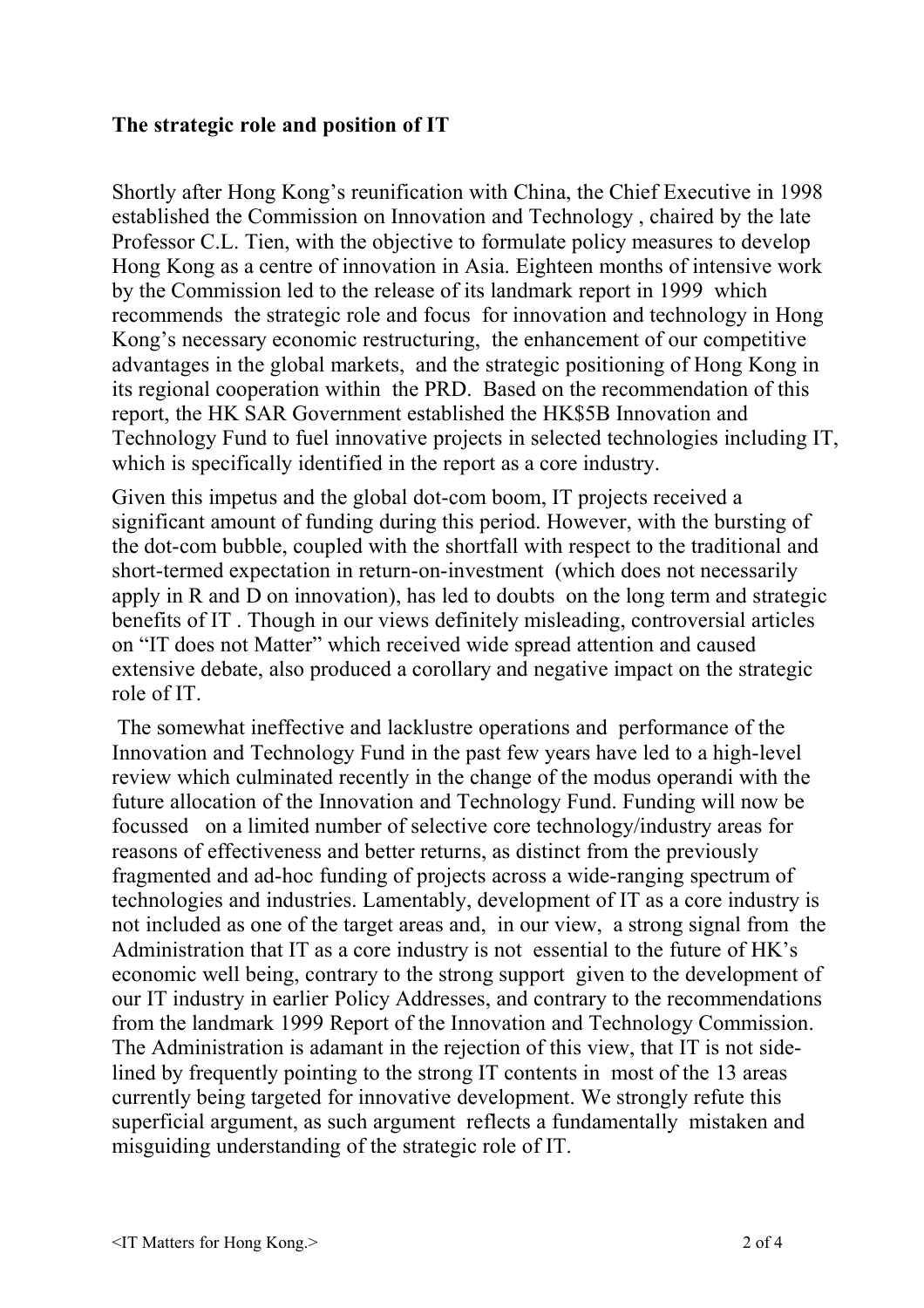Take the example of mathematics, the mother of science and technology. Given it is embraced in all scientific and technological applications and research, to say that mathematics is therefore no longer necessary to be treated as a core area for study and development, is ludicrous.

Apart from the fore-mentioned argument on the need for IT as a core area on a disciplinary level, that IT is the strategic asset to create societal wealth in any economy is universally recognised. In China, to meet the challenges of the rapidly changing technological, social and business environment of the 21<sup>st</sup> century, the Central Government has decreed IT as:

- o a strategic, leading and pillar industry to improve the national economy, fortify national security , enhance citizens' livelihood and foster societal progress, and
- o the core industry able to accelerate the national economic transformation, and to speed up the national informatization programme

### **Recommendations**

Emphasising on our communal vision, viz

**Information technology is the strategic asset to create societal wealth through supporting and gearing our economic transformation for Hong Kong to compete effectively in the global market.**

The "IT Matters for Hong Kong Campaign" sponsoring organisations have the following recommendations:

- 1. In tune with the 2005 Policy Address, the Administration should immediately review and update, with appropriate public consultation, the existing formulation of the New Strategy of Innovation and Technology Development, so as to effectively support and assimilate the creation of the "cultural and creative industries", and to support the continual strengthening of our four core industries.
- 2. The review of the New Strategy of Innovation and Technology Development must reconsider the strategic position of IT as a core industry for Hong Kong , and re-establish IT as a key and essential core area for Innovation and Technology development.
- 3. The Administration should establish an " IT Industry Development Committee" which would undertake the responsibility and task to set the